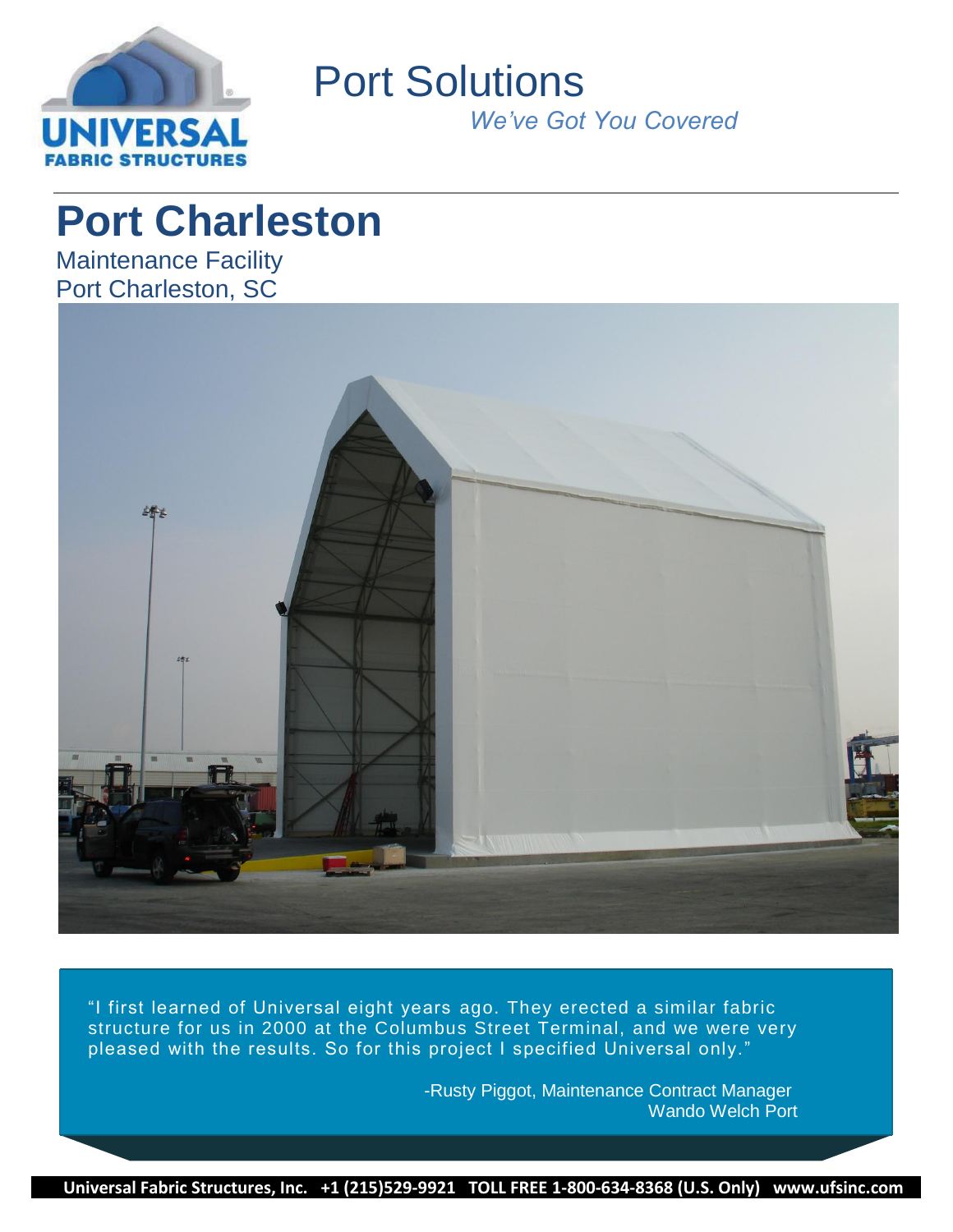### **Background**

It's summer in Charleston, South Carolina. It's hot, it's humid, and the sun is beating down hard on everyone. For those working outside at the Wando Welch Terminal at Port Charleston, it's not only hot and sunny, but the threat of afternoon thunderstorms is always present. Not to mention hurricane season is on the horizon. With summer temperatures soaring above one hundred degrees for days in a row, and winter temperatures plummeting below freezing, working at the port means being ready for all types of weather.

Working outside in Charleston is brutal, no matter what the season. Because of this, Rusty Piggott, Maintenance Contract Manager for the Wando Welch Port, had a problem. A building used to house maintenance activities and wash downs on heavy equipment used at the port had been demolished.

He needed a new structure to protect his workers, and he needed it quickly.



Fortunately, Universal Fabric Structures, a Quakertown, Pennsylvania-based manufacturer of fabric structures, had a structure that would meet all local and port building codes, stand up to the harshest weather conditions, and was portable.

#### **Scope of Work**

A 60' wide by 45' long steel-framed truss structure with high sidewalls providing an interior clearance of 30'.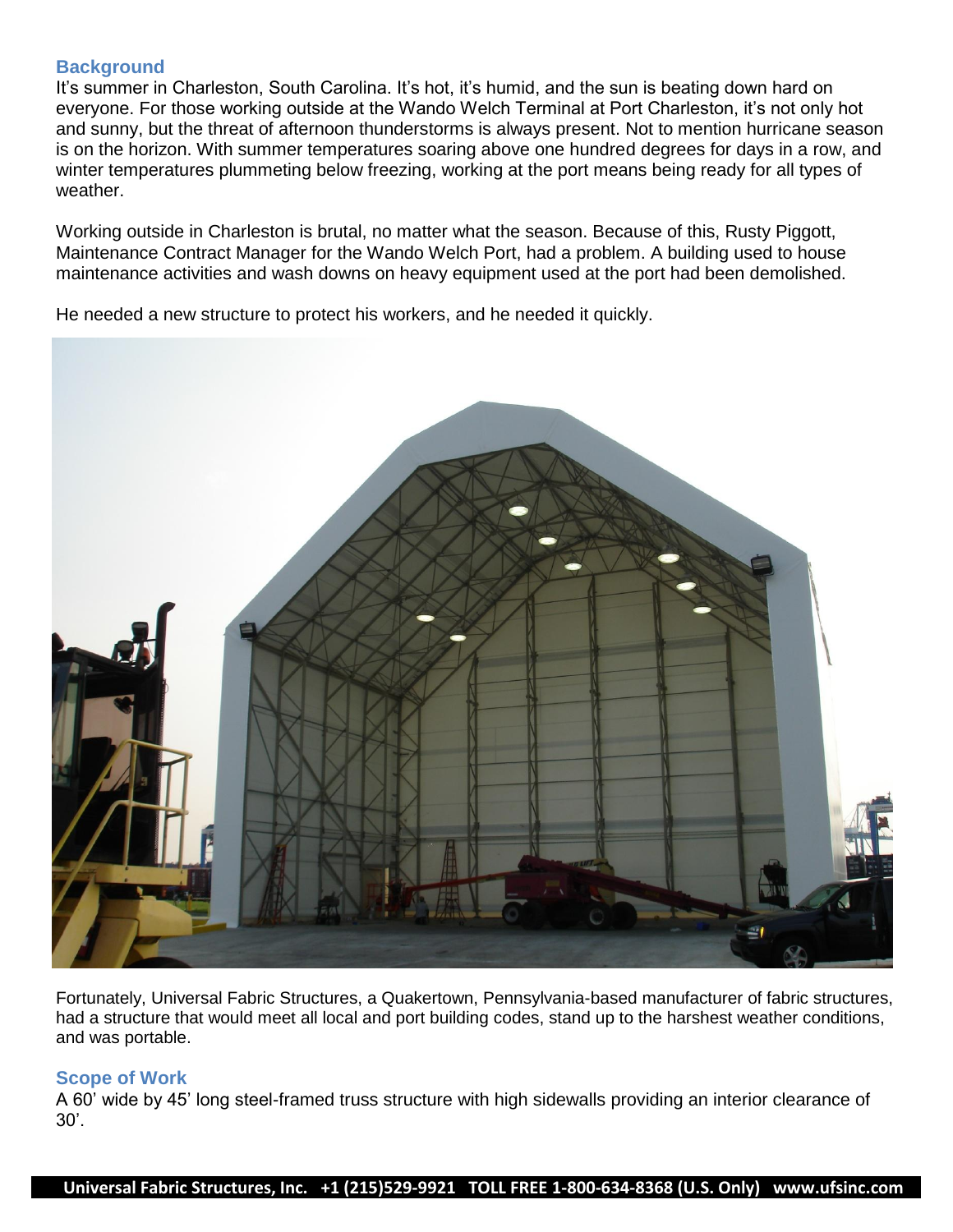## **Solution**

To fill this need, UFS supplied a 60' wide by 45' long steel-framed truss structure with high sidewalls providing an interior height clearance of 30'. The building was designed to meet the hurricane wind requirements (IBC 2003 120 mph wind load, exposure C) of the Carolina coast. The fabric used was a flame resistant, PVC coated, opaque, 40-ounce premium Ferrari 1302.

The Port Charleston facility is a customized structure based on Universal's SFS Series. The SFS line of fabric structures are engineered to economically meet large width project requirements and are popular in warehousing, maintenance, recreation, aviation, and event applications. They withstand all regular code required wind, snow, and seismic loads, and can be environmentally controlled in any climate.



"UFS worked diligently to get this structure here on time and put it up quickly," said Piggott. "We had time constraints in that we had demolished an existing building already and needed a replacement quickly. Everybody loves the new structure; it stays cold during the hot season and warm during the cold season." - Rusty Piggot, Contract Manager

Prior to installation, UFS provided the port with all the proper documentation to confirm that the structure met all codes required by the building authorities. As promised, the structure was completed on-time and on budget.

This is the second structure that has been supplied to the South Carolina Port Authority by UFS. The first one has been installed since 2000 and has withstood four hurricanes. In the first six months of use of the new structure, the facility has withstood two major weather events with winds in excess of 70 miles per hour.